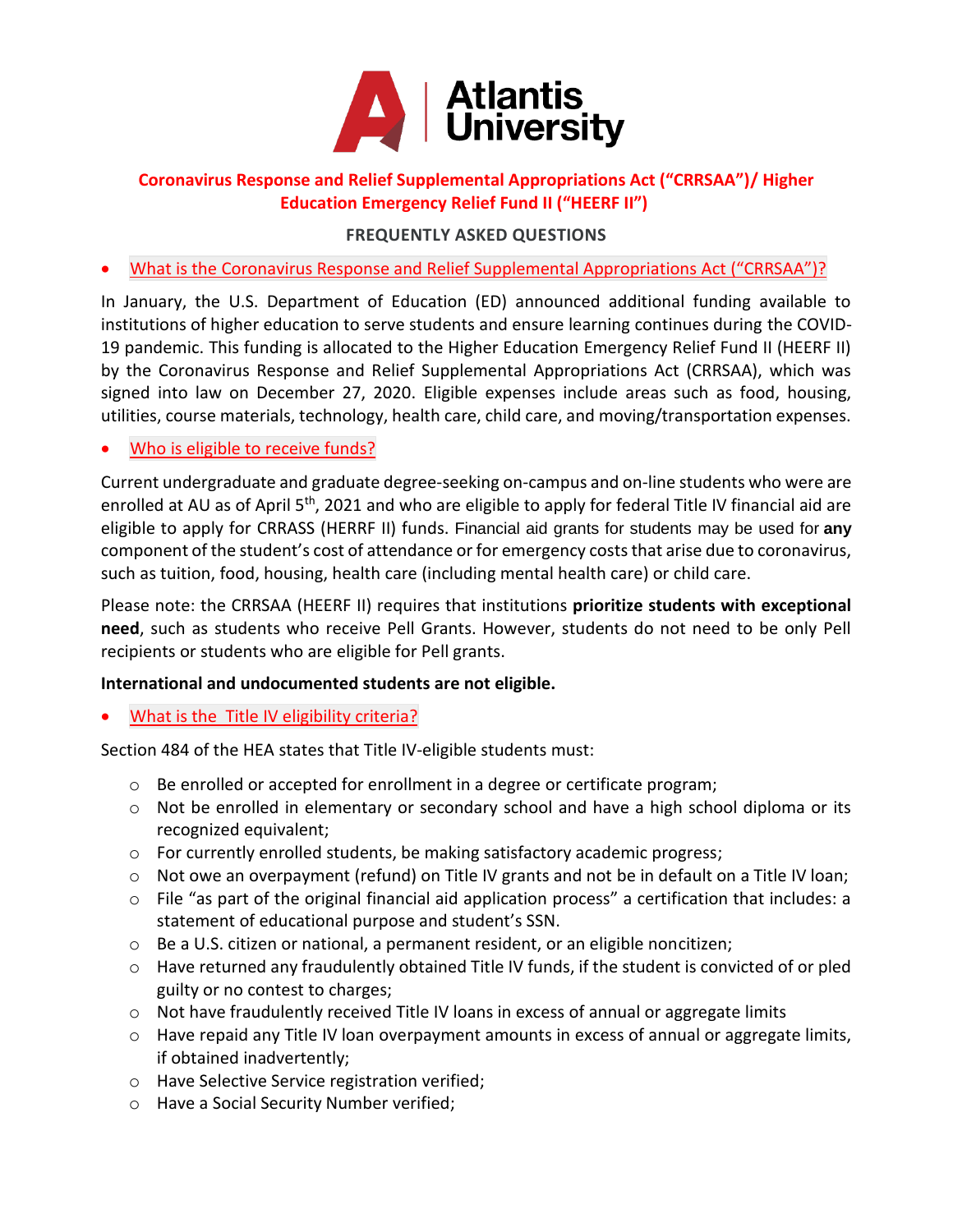- $\circ$  Not have a federal or state conviction for drug possession or sale, with certain time limitations.
- I am an international student and not a citizen of the United States. Am I eligible to request CRRSAA funds?

Under the guidelines issued by the Department of Education, and because you are not able to apply for federal Title IV financial aid, you are not eligible.

What are eligible expenses for a CRRSAA emergency grant?

Eligible expenses are those expenses incurred due to Covid-19 (including eligible expenses under a student's cost of attendance, such as food, housing, healthcare, and child-care expenses). Applicants are required to confirm that they incurred eligible expenses related to COVID-19.

How do I request [CRRSAA](https://canescentral.miami.edu/cares-act/) funds

Eligible students enrolled in AU as of April  $5<sup>th</sup>$ , 2021 can complete the application request to request support. Requests will be reviewed on a rolling basis.

Is there a [deadline](https://canescentral.miami.edu/cares-act/) to request CRRSAA funds?

To expedite the distribution of emergency funds to students, the University will review applications and award funds on an ongoing basis until the funds are exhausted. The completion of the application request does not guarantee funding.

Do I need to submit [receipts?](https://canescentral.miami.edu/cares-act/)

Receipts or **documentation** supporting your request will be necessary in reviewing the application.

• How long will the review of [requests](https://canescentral.miami.edu/cares-act/) take?

We will work to process submissions as quickly as possible. A student may expect decisions to be made as soon as possible, but no later than 10 business days after the request is received.

How will I be [notified?](https://canescentral.miami.edu/cares-act/)

Students will be notified of the decision via email to their atlantisuniversity.edu email address.

• How will I receive my [funding?](https://canescentral.miami.edu/cares-act/)

Students will receive their funds based on the refund method by check.

Will CARES Act funding affect my financial aid [package?](https://canescentral.miami.edu/cares-act/)

No. The CRRSA funds have no impact on aid this year or next

 If I receive CRRSAA emergency grant and have an outstanding balance, will the funds be applied to those charges?

No. Balances owed on student accounts will not be deducted from the CRRSA funds. Any balance on the account is still the responsibility of the student.

If I receive a CRRSAA emergency grant, is it considered financial aid?

No, CRRSSA funds are not considered financial aid awarded to you and will not affect your financial aid cost of attendance.